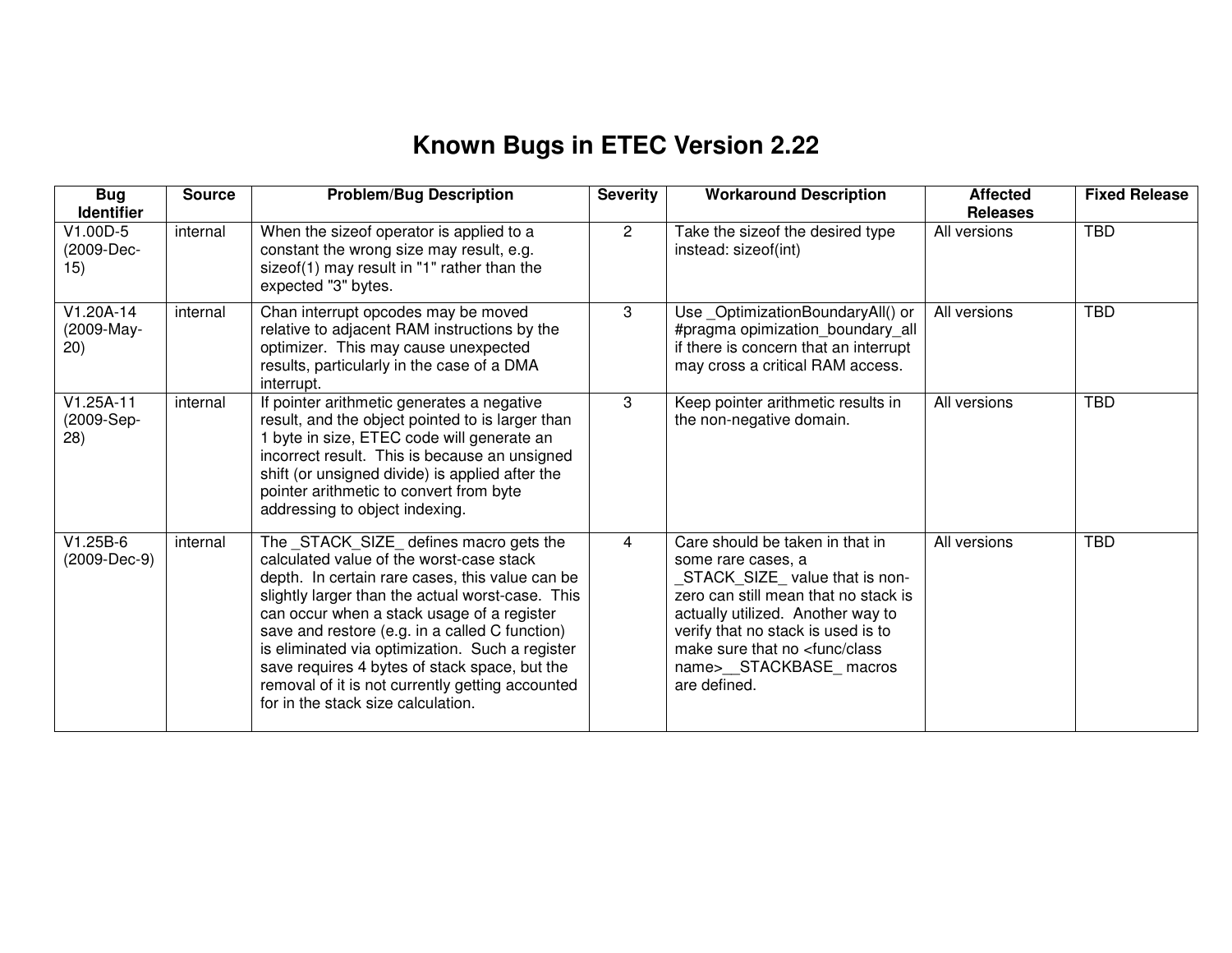| $V1.25B-7$<br>(2009-Dec-<br>11) | internal &<br>customer | The optimizer/analyzer does not yet support<br>reentrant functions, whether they be callable<br>C functions or ETEC code fragments.<br>Reentrance is supposed to be detected and<br>cause an error, but in some cases this<br>detection failed, allowing for optimization to<br>continue. Sometimes the result could be a<br>linker crash, or sometimes invalid code<br>generation, or in some cases working code<br>resulted. | 3              | Avoid writing reentrant functions<br>until the ETEC optimizer/analyzer<br>fully supports them.                                                                                                                                                                                                                                                                   | All versions | V1.25C<br>(reentrance<br>detection),<br>TBD (support<br>reentrance) |
|---------------------------------|------------------------|--------------------------------------------------------------------------------------------------------------------------------------------------------------------------------------------------------------------------------------------------------------------------------------------------------------------------------------------------------------------------------------------------------------------------------|----------------|------------------------------------------------------------------------------------------------------------------------------------------------------------------------------------------------------------------------------------------------------------------------------------------------------------------------------------------------------------------|--------------|---------------------------------------------------------------------|
| V2.22A-1<br>(2013-Dec-4)        | internal               | Win 7 users may experience issues with some<br>demos due to the demo installation location<br>and file access permissions.                                                                                                                                                                                                                                                                                                     | $\overline{4}$ | The work-around is to either (1)<br>change the permissions on the<br>demo directories located under the<br>main program installation directory<br>to full access for all users, or (2)<br>copy the demos to a location that<br>does not have access issues; the<br>compiler demo Mk.bat build scripts<br>will need to be adjusted to properly<br>find the tools. | All versions | V2.22B                                                              |
| V2.22A-2<br>(2013-Dec-<br>10)   | customer               | C preprocessing of the same files from the<br>same working directory simultaneously (i.e.<br>running multiple processes at the same time)<br>can in some cases result in a conflict that<br>crashes the C preprocess task.                                                                                                                                                                                                     | 4              | Do not simultaneously run<br>compilations in the same working<br>directory that acess the same<br>source files, or simulations in the<br>same working directory that acess<br>the same script files.                                                                                                                                                             | All versions | V2.22B                                                              |